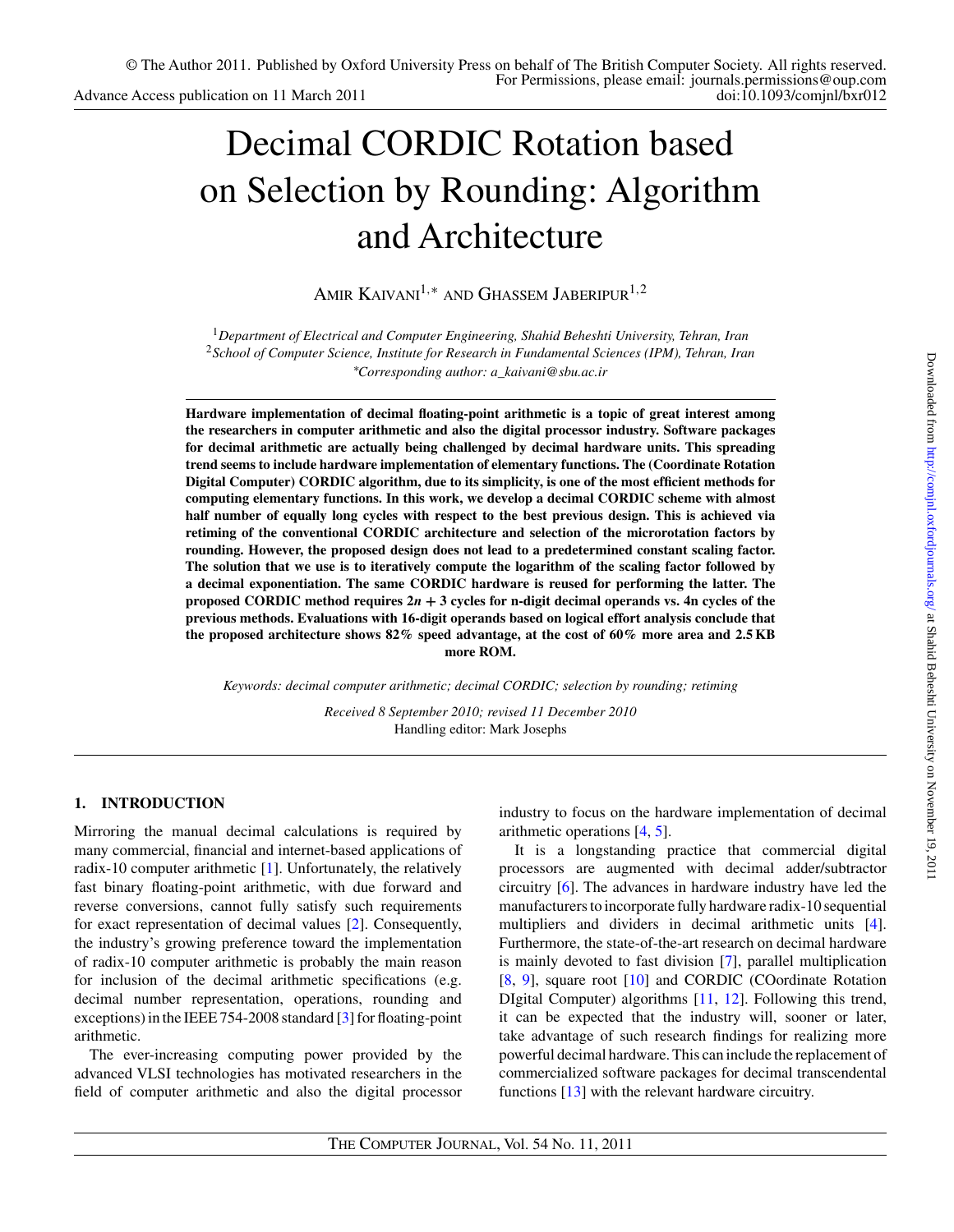<span id="page-1-0"></span>Fast hardware realization of polynomial approximation for transcendental functions is often relying on fast parallel multipliers [\[14](#page-11-0)]. However, given the high area and power consumption of parallel decimal multipliers [\[8](#page-10-0)], the relatively low area/power CORDIC algorithm [\[15](#page-11-0)] seems to be an attractive alternative for implementing decimal transcendental functions [\[11](#page-11-0), [12](#page-11-0), [16](#page-11-0)].

The variants of CORDIC algorithm describe the displacement of a vector via micromovements on circular, hyperbolic or linear coordinates in rotation or vectoring modes. For example, the original CORDIC [\[17](#page-11-0)] operates on circular coordinates via microrotations, where the determination of the amount of successive rotation angles, for high-radix implementation [\[18,](#page-11-0) [19\]](#page-11-0), appears to be the most difficult task in every iteration. The solutions that have so-far been proposed for radix-10 CORDIC (e.g. [\[11,](#page-11-0) [16](#page-11-0)]) are more complex, as expected, than the power-of-two-radix cases [\[20](#page-11-0)]. For example, rotation angles that are easily determined for the *i*th iteration as tan<sup>-1</sup>(2<sup>-*i*</sup>)</sub> (instead of micro-angles with the power of 10 tangents) lead to faster, but more numerous, iterations [\[11](#page-11-0)].

In this work, we handle rotation angles that are multiples of tan−1*(*10−*<sup>i</sup> )* each within a single iteration. However, we show that the selection of these multiples can be considerably simplified, with due speed-up, via adapting the well-known technique of *selection by rounding* for radix-10. This technique was first introduced in [\[21](#page-11-0)] with the intention of rarefying the complexity of the selection function in high-radix binary algorithms such as division  $[22]$ , square-root  $[23]$  $[23]$  and CORDIC [\[18\]](#page-11-0).

One drawback of the proposed method, in this work, is that the scaling factor of the CORDIC algorithm [\[24](#page-11-0)] cannot be determined in advance, while the previous decimal CORDIC designs are based on constant predetermined scaling factor (e.g. [\[11,](#page-11-0) [16](#page-11-0)]). However, to remedy this drawback, we adapt for radix- 10—a known technique [\[20\]](#page-11-0) for computing the scaling factor in parallel with the main CORDIC computation.

The rest of this paper is organized as follows. Section 2 presents a background on the decimal CORDIC algorithm. The proposed solution, based on the *selection by rounding* technique, is presented in Section 3. Next, in Section 4, a retiming technique for reducing the latency of the angleselection function is introduced. The applied algorithm for computing and compensating the scaling factor is discussed in Section 5. The architecture and timing of the proposed CORDIC scheme are presented in Section 6. Evaluation and comparison with the relevant previous works is taken up in Section 7, and finally, Section 8 draws our conclusions.

#### **2. DECIMAL CORDIC ALGORITHM**

In this work, we intend to focus on the decimal CORDIC in rotation mode for circular coordinates, which is briefly described here. Given a vector  $v = (x_{in}, y_{in})$  and an angle  $\Theta$ , the CORDIC algorithm relocates *v* toward  $u = (x_{\text{out}}, y_{\text{out}})$  via *n* microrotations. The size of the *i*th microrotation is equal to an elementary tiny angle  $\theta_i = \tan^{-1}(10^{-i}\sigma_i)$ , such that  $\Theta = \sum_{i=1}^{n} \theta_i$ , where  $\sigma_i$  is the micro rotation factor. Equation set (1) (repeated for *n* iterations), whose derivation can be found in the relevant text books (e.g. [\[24,](#page-11-0) [25](#page-11-0)]), describes the *i*th iteration that simulates the *i*th microrotation, where  $x[1] = x_{in}$ ,  $y[1] =$  $y_{\text{in}}$ ,  $z[1] = \Theta$ ,  $x_{\text{out}} = x[n+1]/K$ ,  $y_{\text{out}} = y[n+1]/K$ ,  $\sigma_i$  is usually selected based on an estimate on the value of *z*[*i*], and  $K = \prod_{i=1}^{n} (1 + 10^{-2i} \sigma_i^2)^{0.5}$  is the scaling factor.

$$
x[i + 1] = x[i] - 10^{-i}\sigma_i \times y[i],
$$
  
\n
$$
y[i + 1] = y[i] + 10^{-i}\sigma_i \times x[i],
$$
  
\n
$$
z[i + 1] = z[i] - \tan^{-1}(10^{-i}\sigma_i).
$$
\n(1)

The condition for the latter recurrence to converge is given by Equation  $(2)$ , adopted from [\[24\]](#page-11-0) for radix-10, where the required precision is specified by *n* (i.e.  $\mu l p = 10^{-n}$ ) and  $\alpha$  determines the range of microrotation factor  $\sigma_i \in [-\alpha, \alpha]$ . The negative range is necessary in order to correct previous possible overestimates. Moreover, based on the results in [\[20](#page-11-0)], it is required that  $\alpha \geq 5$ .

$$
|z[i]| \le \sum_{j=i}^{n} \tan^{-1}(\alpha \times 10^{-j}) + \tan^{-1}(10^{-n}).
$$
 (2)

After *n* iterations, on Equation set (1), we arrive at  $(x[n+1] =$  $Kx_{\text{out}}$ ,  $y[n+1] = Ky_{\text{out}}$ . In order to compensate for the scaling factor  $K$ , two common methods have been used in binary CORDIC such as incremental multiplications throughout the iterations [\[26\]](#page-11-0) or a final multiplication by a predetermined constant  $K^{-1}$  [\[27](#page-11-0)].

The estimation on the value of  $z[i]$ , to decide on  $\sigma_i$ , is based on a few of its most significant non-zero digits [\[24](#page-11-0)]. However, more and more leading zero digits show up in the most significant positions as *z*[*i*] approaches smaller values throughout the successive iterations. This calls for dynamically locating the leading non-zero digits and thus complicating the required circuitry for selection of  $\sigma_i$ . In order to avoid this complication, the *z* component is usually scaled up as in Equation  $(3)$ . Accordingly therefore, the angle recurrence of the CORDIC iteration (i.e. the third in Equation set  $(1)$ ) is modified as in Equation (4), where  $A[\sigma_i] = 10^i \tan^{-1}(10^{-i}\sigma_i)$ . Consequently, we rewrite the convergence condition (i.e. Equation (2)) as in Equation (5).

$$
w[i] = 10^i \times z[i],\tag{3}
$$

$$
w[i+1] = 10 \times (w[i] - A[\sigma_i]), \tag{4}
$$

$$
|w[i]| \le 10^i \times \left[\sum_{j=i}^n \tan^{-1}(\alpha \times 10^{-j}) + \tan^{-1}(10^{-n})\right].
$$
\n(5)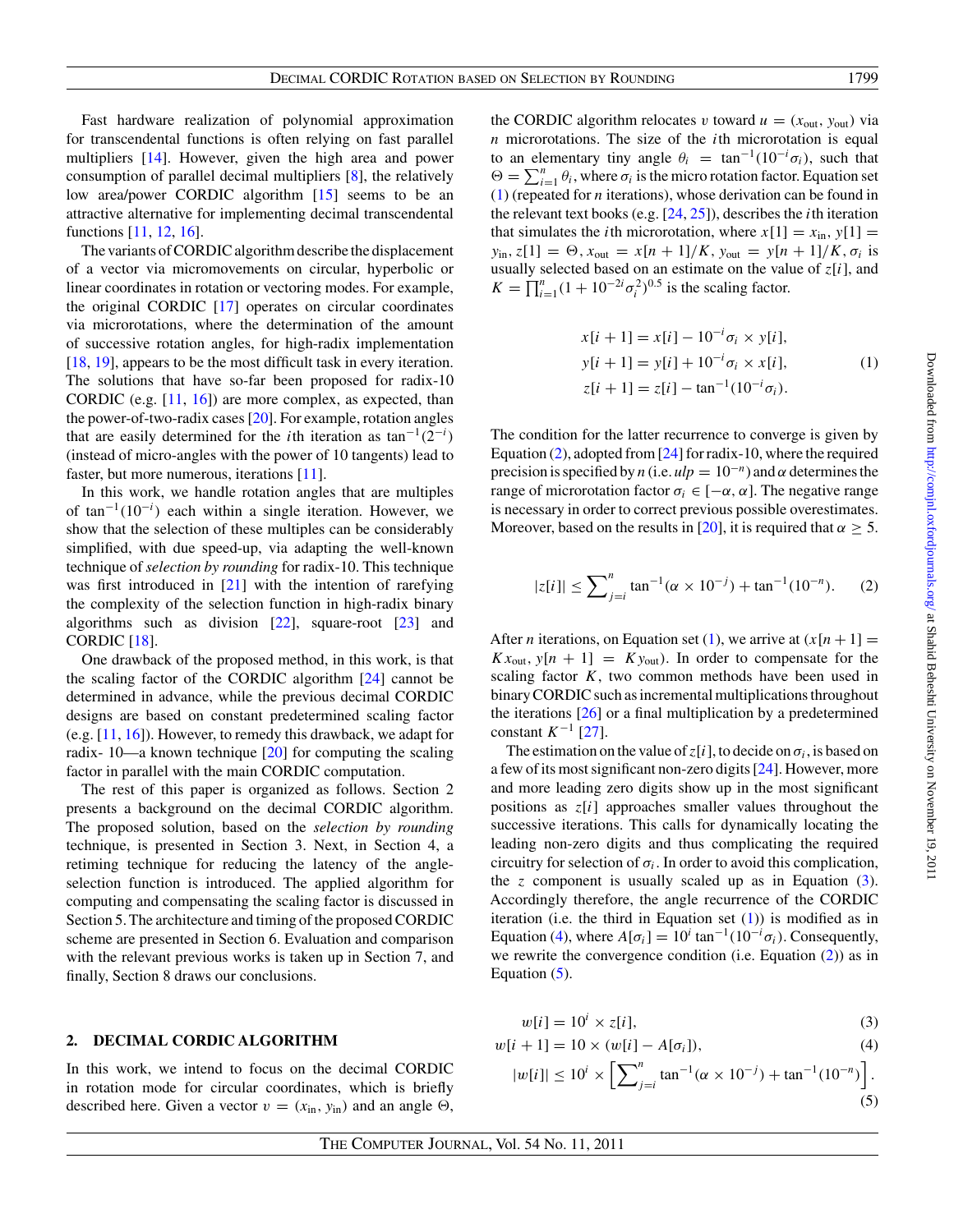<span id="page-2-0"></span>The bulk of work in the angle recurrence (i.e. Equation [\(4\)](#page-1-0)) is to determine  $\sigma_i \in [-\alpha, \alpha]$  such that the convergence condition  $(i.e. Equation (5))$  $(i.e. Equation (5))$  $(i.e. Equation (5))$  holds. The relevant works  $(i.e. those based$ on micro-angles with power of 10 tangents) that we have encountered are due to [\[16,](#page-11-0) [28](#page-11-0)]. These works, both with  $\alpha = 9$ , use several sub-iterations with predetermined  $\sigma_i^j$  such that  $\sigma_i = \sum_j \sigma_i^j$ . The former work uses  $\sigma_i^j \in \{0, 1\}$  $(1 \le j \le 9)$ . However,  $\sigma_i^j \in \{1, 2, 5\}$  $(1 \le j \le 4)$  in the latter. For improved speed and controlled increase of area, we opt to choose  $\alpha = 5$ and directly (i.e. without any sub-iteration) select  $\sigma_i \in [-5, 5]$ via the well-known method of selection by rounding [\[22](#page-11-0)].

## **3. SELECTION OF THE MICROROTATION FACTOR BY ROUNDING**

The straightforward method for selection of  $\sigma_i$  is to compare *w*[*i*] with 10 precomputed constants. There is a similar practice in decimal division algorithms, but it suffers from high area cost [\[7\]](#page-10-0). There is, however, another less complex method known as selection by rounding that is used for radix- $2^h$  (*h* > 1) division [\[22](#page-11-0)] and CORDIC algorithm [\[18,](#page-11-0) [19](#page-11-0)]. We adapt this method for radix-10 and select  $\sigma_i$  as  $w[i]$  rounded to the nearest integer  $(\sigma_i = \text{round}(w[i]))$ .

The value of  $A[\sigma_i] = 10^i \tan^{-1}(10^{-i}\sigma_i)$ , needed for the angle recurrence ruled by Equation [\(4\)](#page-1-0), is best obtained by looking it up in an appropriate ROM. It is not difficult to show that the smaller the digit set of  $\sigma_i$  the smaller the ROM size. This will be discussed in more detail, along with other relevant influential factors, in Section 6. Therefore, given that  $\alpha \geq 5$ [\[20](#page-11-0)], we tend to decide on the digit set  $[-5, 5]$  for  $\sigma_i$ , which is a valid choice if and only if  $|w[i + 1]| < min(R_{i+1}, 5.5)$ , where  $R_{i+1} = 10^{i+1} \times \left[ \sum_{j=i+1}^{n} \tan^{-1}(5 \times 10^{-j}) + \tan^{-1}(10^{-n}) \right]$ , for  $i \geq 1$ .

The reason is that  $|w[i+1]| < R_{i+1}$  due to Equation [\(5\)](#page-1-0) for  $\alpha = 5$  and  $|w[i + 1]| < 5.5$  due to the selection by rounding (i.e.  $\sigma_{i+1}$  = round(*w*[*i* + 1])). Since  $R_{i+1} > 5.5$  for  $i \ge 1$ , as we prove in the Appendix 1, the convergence condition is reduced to Equation  $(6)$ .

$$
|w[i+1]| = |10 \times (w[i] - A[\sigma_i])| < 5.5. \tag{6}
$$

We now examine whether Equation (6) holds for  $i \geq 1$ . It is obviously the case that −0*.*5 ≤ *w*[*i*] − *σi <* 0*.*5, due to selection of  $\sigma_i$  by rounding  $w[i]$ . Applying the latter bounds into Equation [\(4\)](#page-1-0) leads to Equation (7). Therefore, for Equation (6) to hold, the inequalities  $(8)$  and  $(9)$  must also hold.

$$
-5 + 10(\sigma_i - A[\sigma_i]) \le w[i+1] < 5 + 10(\sigma_i - A[\sigma_i]), \quad (7)
$$

$$
5 + 10(\sigma_i - A[\sigma_i]) < 5.5,\tag{8}
$$

$$
-5.5 \le -5 + 10(\sigma_i - A[\sigma_i]). \tag{9}
$$

**TABLE 1.** Selection table for the preprocessing iteration  $(i = 0)$ .

| w[0]             | $\sigma_0$ | Max of $ w[0] - A[\sigma_0] $ |
|------------------|------------|-------------------------------|
| $\pm$ [0.0, 0.3) | $+1$       | 0.21                          |
| $\pm$ [0.3, 0.6) | $\pm$ 5    | 0.17                          |
| $\pm$ [0.6, 0.8) | $\pm 10$   | 0.22                          |

Replacing  $A[\sigma_i]$  by  $10^i \tan^{-1}(10^{-i} \sigma_i)$  in Equations (8) and (9) takes us to Equation (10) to hold for  $i \geq 1$ .

$$
-0.05 \le \sigma_i - 10^i \tan^{-1}(10^{-i}\sigma_i) < 0.05. \tag{10}
$$

The expression  $\sigma - 10^{i} \tan^{-1}(10^{-i} \sigma_i)$  is a monotonically increasing (decreasing) function of  $\sigma_i$ , for  $\sigma_i \geq 0$  ( $\sigma_i < 0$ ). Therefore, if Equation (10) holds for the maximum (minimum) value of  $\sigma_i$  (i.e.  $\sigma_i = 5(-5)$ ), it will be satisfied for all values of  $\sigma_i \in [-5, 5]$ . This implies Equation (11) for  $i \geq 1$ .

$$
5 - 10^i \tan^{-1}(5 \times 10^{-i}) < 0.05. \tag{11}
$$

The latter discussion can be summarized as  $6 \Rightarrow (8\&9) \Rightarrow$  $10 \Rightarrow 11$ . Unfortunately, however, it turns out that Equation (11) does not hold for  $i = 1$ , but it does for  $i \ge 2$  (the proof is found in the Appendix 2). Therefore, Equation (6) does not hold for  $i = 1$ . This means that *selection by rounding* works fine for all iterations, except for the first one. Consequently, selection of  $\sigma_1$ requires a special treatment to be discussed below.

#### **3.1. Selecting the microrotation factor** *σ***<sup>1</sup>**

Solving Equation (10) for  $i = 1$  leads to  $|\sigma_1| \leq 2$ . The latter binding, that  $\sigma_1 = \text{round}(w[1])$  and  $w[1] = 10z[1] = 10\Theta$ , take us to  $|10\Theta| < 2.5 \Rightarrow |\Theta| < \pi/13$ . This tight range on the input angles is certainly not desirable. A way out of this problem is via a common technique that installs a preprocessing iteration [\[20](#page-11-0)] that cannot be directly applied for radix-10. Therefore, in the way of adapting it, we define iteration 0 based on Equation (12), where the input angle is  $w[0] = z[0] = \Theta$ , and  $A[\sigma_0] = \tan^{-1}(10^{-1}\sigma_0)$ .

$$
-2.5 \le w[1] = 10 \times (w[0] - A[\sigma_0]) < 2.5. \tag{12}
$$

To determine  $\sigma_0$ , for a given input  $w[0](|w[0]| = |z[0]| <$  $\pi/4$ <sup>1</sup>, we use Table 1, which is derived based on Equation (12). This table can be translated to a simple combinational logic for selection of  $\sigma_0$ , as is depicted by Fig. [1,](#page-3-0) where the input (i.e. the sign and most significant fractional digit of *w*[0]) and output are represented in 10's complement BCD format.

<sup>&</sup>lt;sup>1</sup>To widen the range of the input angle to  $[-\pi/2, \pi/2]$ , one can repeat iteration  $i = 0$ .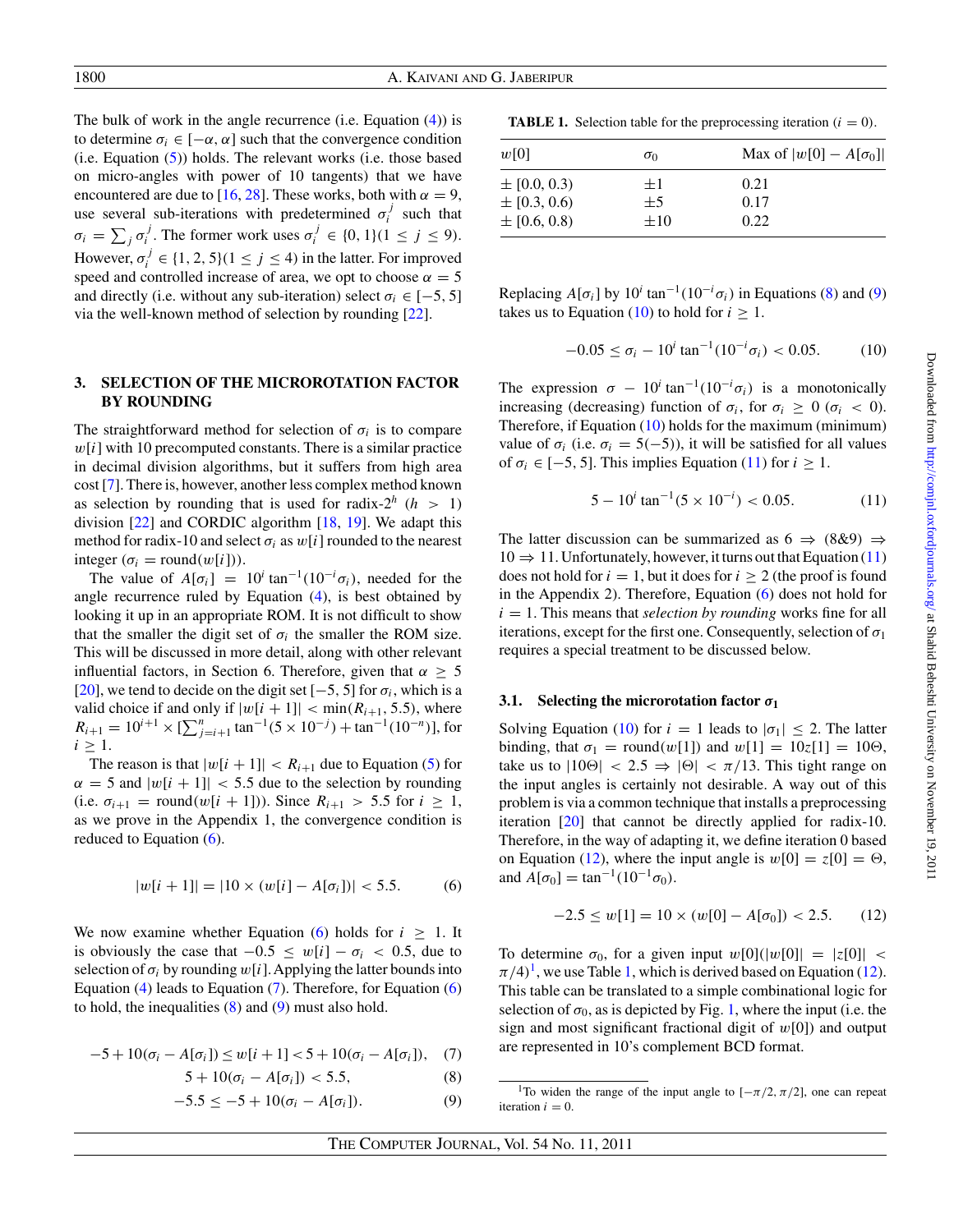<span id="page-3-0"></span>

**FIGURE 1.** The circuit for selection of  $\sigma_0$ .

## **4. RETIMING THE SELECTION OF MICROROTATION FACTOR**

In order to arrive at the microrotation factor  $\sigma_i$  = round $(w[i])$ , the rounding operation on  $w[i]$  is normally done after execution of Equation  $(13)$ , which is the same as Equation  $(4)$ , but for the (*i*–1)th iteration.

$$
w[i] = 10 \times (w[i-1] - A[\sigma_{i-1}]). \tag{13}
$$

One way to bring forward the computation of  $\sigma_i$  is to perform the rounding process in parallel with the normal execution of Equation (13), as is described below. This technique (known as retiming) is used, for instance, in division algorithms to do quotient digit selection in parallel with partial remainder computation [\[7](#page-10-0)].

Figure 2 depicts a dot representation of the constituent terms of *w*[*i*]. This is indeed a double-BCD number as a redundant representation of  $w[i]$ . The idea is to use the minimum number *t* of the most significant double bits of this representation to compute  $\sigma_i$  = round $(w[i])$  within some acceptable lower and upper error bounds  $e_l(t)$  and  $e_u(t)$ , respectively, such that

$$
e_l(t) \le w[i] - \sigma_i < e_u(t). \tag{14}
$$

The convergence condition for the CORDIC algorithm in the case of selection of  $\sigma_i \in [-5, 5]$  by rounding is represented by Equation  $(15)$  as a reproduction of Equation  $(6)$ . By combining Equations (14) and (15), after some manipulations similar to Equations  $(7)$ – $(11)$ , we conclude that Equations (16) and (17) should hold in order to satisfy Equation (15), but for  $i \geq 2$ . The case of  $i = 1$  will be dealt with later.

$$
A[\sigma_i] - 0.55 < w[i] < A[\sigma_i] + 0.55,\tag{15}
$$

$$
e_l(t) \ge -0.55; \tag{16}
$$

$$
e_u(t) < 0.54. \tag{17}
$$

We now explore possible values for  $t$  that satisfy Equations  $(16)$ and (17). The maximum round-up error is  $-0.5$ , which occurs when the most significant fractional double-BCD digit is equal to 5 and the rest of the digits are 0. Therefore, since  $e_l(t)$  = −0*.*5 *>* −0*.*55, Equation (16) is satisfied for all values of *t*. On the other hand, the maximum round-off error occurs when the collective value of the fractional part of the double-BCD representation of  $w[i]$  is closest to 0.5, from below. This calls for the most significant double-BCD digit to be equal to 4. A rounding decision based only on this double-BCD digit (implying  $t = 4$ ) can easily violate Equation (17).

For  $t > 4$ , let  $v(t)$  denote the maximum collective value of the  $t$  most significant fractional double-bits and  $v'$  (t) denote the maximum collective value of the rest of the fractional part. It is easy to see that  $v(5) = v(6) = v(7) = 0.48 < 0.5$ , and thus rounding off could be correct. However,  $v'(5) = (0.1 - 2 \text{ ulp})$ leads to  $e_u(5) = v(5) + v'(5) = (0.58 - 2 \text{ ulp})$ , which violates Equation (17). Similar analysis for  $t = 6$  leads to  $e_u(6) = (0.54 - 2 \text{ ulp})$ , which does not violate Equation (17). However, recalling the method of Section 3.1 for selection of  $\sigma_1$ , the very small 2 *ulp* difference with the upper bound leads to  $\sigma_1 = 0$  and thus very small range for the input angles. To avoid this undesirable situation, we try  $t = 7$ , where  $e_u(7) = (0.52 - 2 \text{ ulp})$ . In this case, Equation (15) holds for  $i = 1$  only if  $|\sigma_1| \leq 2$ . Consequently, selection of  $\sigma_1$  can be done exactly as in Section 3.1.

## **5. COMPUTATION AND COMPENSATION OF THE SCALING FACTOR**

Recalling the formula of the scaling factor from Section 2 (i.e.  $\prod_{i\geq 1}^{n} (1 + 10^{-2i} \sigma_i^2)^{0.5}$ , note that for the proposed method of Section 3, this formula should be augmented with an extra factor reflecting the effect of the preprocessing iteration for  $\sigma_0$ . This is described by Equation (18).

$$
K = (1 + 10^{-2} \sigma_0^2)^{0.5} \times \prod_{i \ge 1}^n (1 + 10^{-2i} \sigma_i^2)^{0.5}.
$$
 (18)



**FIGURE 2.** Double-BCD representation of *w*[*i*].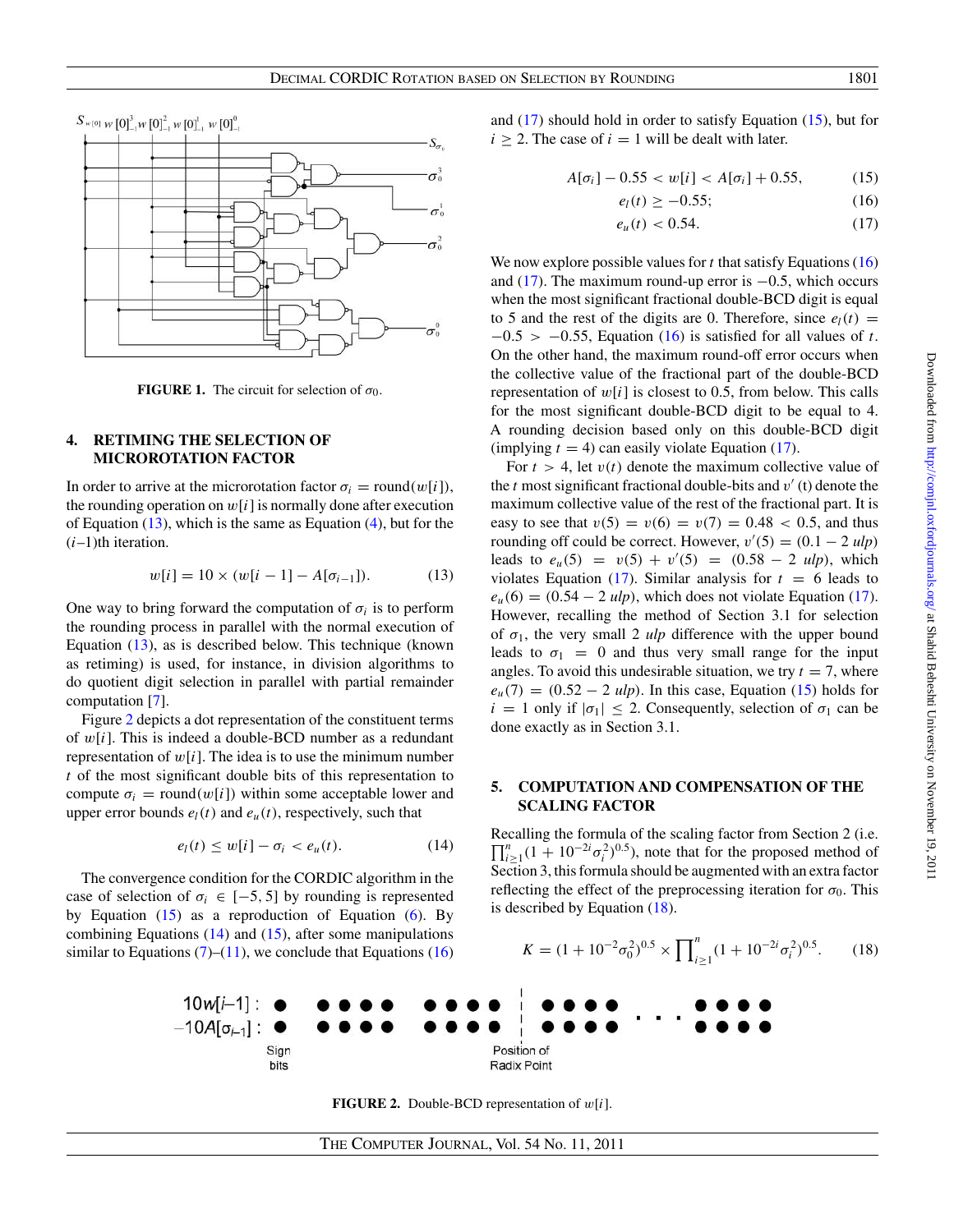<span id="page-4-0"></span>Since the microrotation factors  $\sigma_i$  are not predetermined, the compensating factor  $K^{-1}$  is not constant. Therefore, it should be computed anew each time the CORDIC algorithm is executed. To avoid *n* cascaded multiplications embedded in Equation  $(18)$ , the method used for high power-of-two radix CORDIC algorithms in [\[20\]](#page-11-0) can be adapted for radix-10. Therefore, we use Equation (19) to first compute  $ln(K^{-1})$ . This will prevent the scaling factor computation from lagging behind the main CORDIC process.

$$
g = \ln(K^{-1})
$$
  
= -0.5  $\left[ \ln(1 + 10^{-2} \sigma_0^2) + \sum_{i \ge 1}^n \ln(1 + 10^{-2i} \sigma_i^2) \right]$ . (19)

The ln terms embedded in Equation (19) are obtained via a small look-up table (LUT) (see Section 6 for the exact size). Once *g* is computed, the final coordinates  $(x_{\text{out}}, y_{\text{out}})$  are obtained as in Equation set (20).

$$
x_{\text{out}} = x[n+1] \times e^g
$$
,  $y_{\text{out}} = y[n+1] \times e^g$ . (20)

To compute  $e^g$ , we use Equation set (21) (for  $1 \le i \le n$ ) reproduced from [\[29](#page-11-0)], where  $B[d_i] = 10^i \ln(1 + 10^{-i} d_i)$  and  $d_i$  is selected exactly in the same way as  $\sigma_i$  was in Section 3. This equation set has exactly the same operator structure as in Equation set  $(1)$  (as modified by Equation  $(4)$ ). Therefore, the *e<sup>g</sup>* computation can be carried out via the proposed CORDIC hardware of Section 3, initialized as  $X[1] = x[n+1]$ ,  $Y[1] =$  $y[n+1]$ ,  $W[1] = 10 g$ . Note that we have used capital letters *X*, *Y* and *W* in Equation set (21) in place of lowercase letters *x*, *y* and *w* in Equation set [\(1\)](#page-1-0) and Equation [\(4\)](#page-1-0).

$$
X[i + 1] = X[i] + 10^{-i} d_i X[i],
$$
  
\n
$$
Y[i + 1] = Y[i] + 10^{-i} d_i Y[i],
$$
  
\n
$$
W[i + 1] = 10 \times (W[i] - B[d_i]).
$$
\n(21)

Given that  $d_i \in [-5, 5]$ , the convergence condition is described by Equation (22) (for  $i \ge 1$ ) [\[14](#page-11-0)], where  $S_{i+1} = 10$ Г  $i+1$   $\times$  $\sum_{j=i+1}^{n} \ln(1+5 \times 10^{-j}) + \ln(1+10^{-n})$ .

$$
|W[i+1]| \le S_{i+1}.\tag{22}
$$

Therefore, assuming selection by rounding and redundant representation for  $W[i + 1]$  (like that of  $w[i + 1]$ , discussed in Section 4), the following should be satisfied, where the rounding error bounds are defined similar to those in Section 4 as  $\delta_l(t) \leq W[i] - d_i < \delta_u(t)$  such that  $\delta_l(t) = -0.5$  and  $\delta_u(t) = v(t) + v'(t).$ 

$$
10\delta_u(t) + 10(d_i - B[d_i]) < \min(S_{i+1}, 5.5), \tag{23}
$$

$$
-\min(S_{i+1}, 5.5) \le -5 + 10(d_i - B[d_i]). \tag{24}
$$

We show in the Appendix 3 that  $S_{i+1} > 5.5$ , for  $i \geq 2$ . Therefore, Equations (23) and (24) can be reduced to Equations (25) and (26), for  $i \ge 2$ , and to (27) and (28), for  $i = 1$ , respectively.

$$
10\delta_u(t) + 10(d_i - B[d_i]) < 5.5,\tag{25}
$$

$$
-5.5 \le -5 + 10(d_i - B[d_i]), \tag{26}
$$

$$
10\delta_u(t) + 10(d_1 - B[d_1]) < S_2 \approx 5.43,\tag{27}
$$

$$
-5.43 \approx -S_2 \le -5 + 10(d_1 - B[d_1]). \tag{28}
$$

The appropriate value for  $t$  is again  $7$  via the same analysis that led to the same value for *t*, in Section 4. Therefore, given that  $B[d_i] = 10^i \ln(1 + 10^{-i} d_i)$ , Equations (25) and (26) ((27) and  $(28)$ ) can be further reduced to Equation  $29$  (30). However, given that  $5 - 10 \ln(1.5) = 0.945$ , Equation (30) never holds. This means that the convergence condition (Equation (22)) is not satisfied for  $i = 1$ . Furthermore, we show in Appendix 4 that Equation  $(29)$  does not hold for  $i = 2$ , while it does for *i >* 2. Therefore, special treatment is required for selection of  $d_1$  and  $d_2$ .

$$
5 - 10^i \ln(1 + 5 \times 10^{-i}) < 0.03,\tag{29}
$$

$$
5 - 10\ln(1.5) < 0.023.\tag{30}
$$

## **5.1.** Selecting  $d_2$  and  $d_1$

Solving Equation (25) for  $i = 2$  leads to  $|d_2| \leq 2$ . For correct selection of  $d_2$ , recalling that  $d_2$  = round(*W*[2]), we only need to enforce  $-2.5 \leq W[2]$  < 2.5. For the latter to hold, using Equation set (21) to replace for *W*[2] results in the Equation (31) to hold, which is similar to Equation [\(12\)](#page-2-0) for  $\sigma_0$ . Therefore,  $d_1$  can be similarly computed via a combinational logic (Fig. 3) that is based on Table [2.](#page-5-0) This table is built similar to Table [1,](#page-2-0) but with only negative entries. This is understood by recalling Equation (19) and that simple manipulations lead to  $-4.594 < W[1] = 10 g \leq 0.$ 

$$
-0.25 \le W[1] - B[d_1] < 0.25. \tag{31}
$$



**FIGURE 3.** The circuit for selection of  $d_1$ .

The Computer Journal, Vol. 54 No. 11, 2011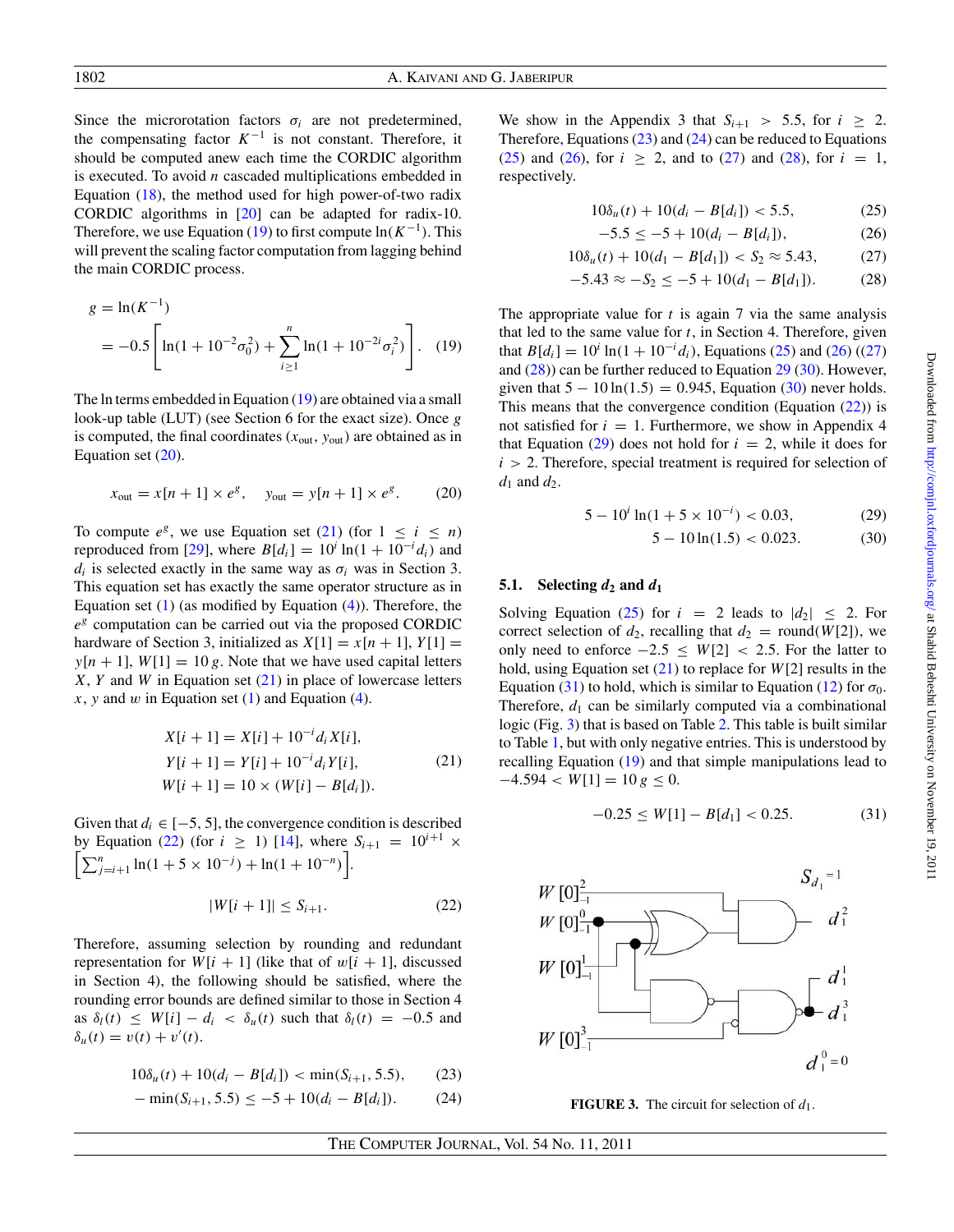*W*[1] *d*<sub>1</sub> Max of  $|W[1] - B[d_1]$  $(-5, -3)$   $-4$   $< 0.22$  $[-3, 0)$   $-2$  <0.23

<span id="page-5-0"></span>**TABLE 2.** Selection table for the iteration  $(i = 1)$  of the exponential function.

#### **6. ARCHITECTURE AND TIMING**

The following three data paths are required for the implementation of the proposed CORDIC algorithm, whose timing is displayed in Table 3.

- (i) The *w*/*W* data path, shared for the *w* recurrence (i.e. CORDIC rotation based on Equation [\(4\)](#page-1-0) and for the *W* recurrence (i.e. third one in Equation set  $(21)$ ) in the compensation process for the scaling factor.
- (ii) The  $x/X$  and  $y/Y$  data path, for the *x* and *y* recurrences in the CORDIC rotation and for the *X* and *Y* recurrences in the compensation process for the scaling factor. The  $x_s/X_s$  and  $y_s/Y_s$  variables represent the shifted terms. The multiply and accumulate operations for the *i*th iteration take place in parallel with the shift operations for the  $(i + 1)$ th iteration. This retiming will be shown to be quite influential in reducing the cycle time.
- (iii) The  $g$  data path to implement Equation  $(19)$ .

The hardware implementation of the proposed architecture, for 16-digit operands, is shown in Fig. [4,](#page-6-0) where the round block, LUTs and decimal multiplier-accumulators (MACs) are described in separate subsections below. The 16-digit decimal CPAs are designed based on the decimal adder/subtractor of [\[30\]](#page-11-0).

#### **6.1. Round block**

The round block in the leftmost partition of Fig. [4](#page-6-0) computes  $m = \text{round}(T + Q)$  without actually performing the addition operation therein, where *T* is either  $A[\sigma_i]$  or  $B[d_i]$ , *Q* is either  $w[i]$  or  $W[i]$  and *m* represents  $\sigma_{i+1}$  or  $d_{i+1}$ . All the operands and the result are represented in 10's complement BCD format. The rounding mode is round to nearest such that  $m = \lfloor L \rfloor$ , where  $L = T + Q + 0.5$  as is illustrated in Fig. [5,](#page-6-0) with detailed explanations for each stage to follow.

We recall Equation [\(6\)](#page-2-0) to reiterate the fact that −5*.*5 ≤ *L <* 5.5 and *m* ∈ [−5.5]. Therefore,  $S_L L_1$  ∈ {00, 19}, such that the arithmetic value of  $S_L L_1$  is equal to that of  $S_L$ . This sign compression leads to  $m = S_L L_0$ . To compute m, we first extract, the decimal carry into position 0, out of the fractional digits of *T* and *Q* (i.e.  $C_0 = \lfloor .T_{-1}T_{-2} + .Q_{-1}Q_{-2} + .5 \rfloor \in \{0, 1, 2\}$ ). We encode  $C_0$  as two equally weighted bits  $c_0$  (defined by Equation [\(32\)](#page-6-0)) and  $c'_0$  (defined by Equation [\(33\)](#page-6-0)) such that

|                | w/W                                                                                                                               | $x/X$ and $y/Y$                                                                                                                           | g                                              |  |  |
|----------------|-----------------------------------------------------------------------------------------------------------------------------------|-------------------------------------------------------------------------------------------------------------------------------------------|------------------------------------------------|--|--|
| Cycle          | <b>CORDIC</b> rotation                                                                                                            |                                                                                                                                           | Computation of $ln(K^{-1})$                    |  |  |
| Initialization | $w[0] = \Theta$ ; Set $\sigma_0$ ;<br>$A[\sigma_0] = \tan^{-1}(10^{-1}\sigma_0)$                                                  | $x[0] = x_{\text{in}}$ ; $y[0] = y_{\text{in}}$<br>$x_s[0] = 10^{-1} y_{\text{in}};$<br>$y_s[0] = 10^{-1}x_{in}$                          | $g[0] = 0$                                     |  |  |
| $i=0$          | $w[1] = 10(w[0] - A[\sigma_0])$ ;<br>Select $\sigma_1$ ;<br>$A[\sigma_1] = 10 \tan^{-1}(10^{-1}\sigma_1);$                        | $x[1] = x[0] - \sigma_0 x_s[0];$<br>$y[1] = y[0] + \sigma_0 y_s[0];$<br>$x_s[1] = 10^{-1}y[0];$<br>$y_s[1] = 10^{-1}x[0]$                 | $g[1] = g[0] + \ln(1 + 10^{-2}\sigma_0^2)$     |  |  |
| $i=1$ to n     | $w[i + 1] = 10(w[i] - A[\sigma_1])$ ;<br>Select $\sigma_{i+1}$ ;<br>$A[\sigma_{i+1}] = 10^{i+1} \tan^{-1}(10^{-i-1}\sigma_{i+1})$ | $x[i + 1] = x[i] - \sigma_i x_s[i];$<br>$y[i + 1] = y[i] + \sigma_i y_s[i]$<br>$x_s[i+1] = 10^{-i-1}$ y[i];<br>$v_s[i+1] = 10^{-i-1}x[i]$ | $g[i + 1] = g[i] + ln(1 + 10^{-2i}\sigma_i^2)$ |  |  |
|                | Compensation of the scaling factor                                                                                                |                                                                                                                                           |                                                |  |  |
| Initialization | $W[1] = 10 g[n+1]$ ; Set $d_1$ ;<br>$B[d_1] = 10 \ln(1 + 10^{-1} d_1)$                                                            | $X[1] = x[n+1]$ : $Y[1] = y[n+1]$ :<br>$X_s[0] = 10^{-1}x[n+1];$<br>$Y_s[0] = 10^{-1}y[n+1]$                                              |                                                |  |  |
| $i=1$ to n     | $W[i + 1] = 10(W[i] - B[d_i])$ ;<br>Select $d_{i+1}$ ;<br>$B[d_{i+1}] = 10^{i+1} \ln(1 + 10^{-i-1} d_{i+1})$                      | $X[i + 1] = X[i] + d_i X_s[i];$<br>$Y[i + 1] = Y[i] + d_i Y_s[i];$<br>$X_s[i+1] = 10^{-i-1}X[i];$<br>$Y_{s}[i+1] = 10^{-i-1}Y[i]$         |                                                |  |  |

**TABLE 3.** Timing of the proposed algorithm.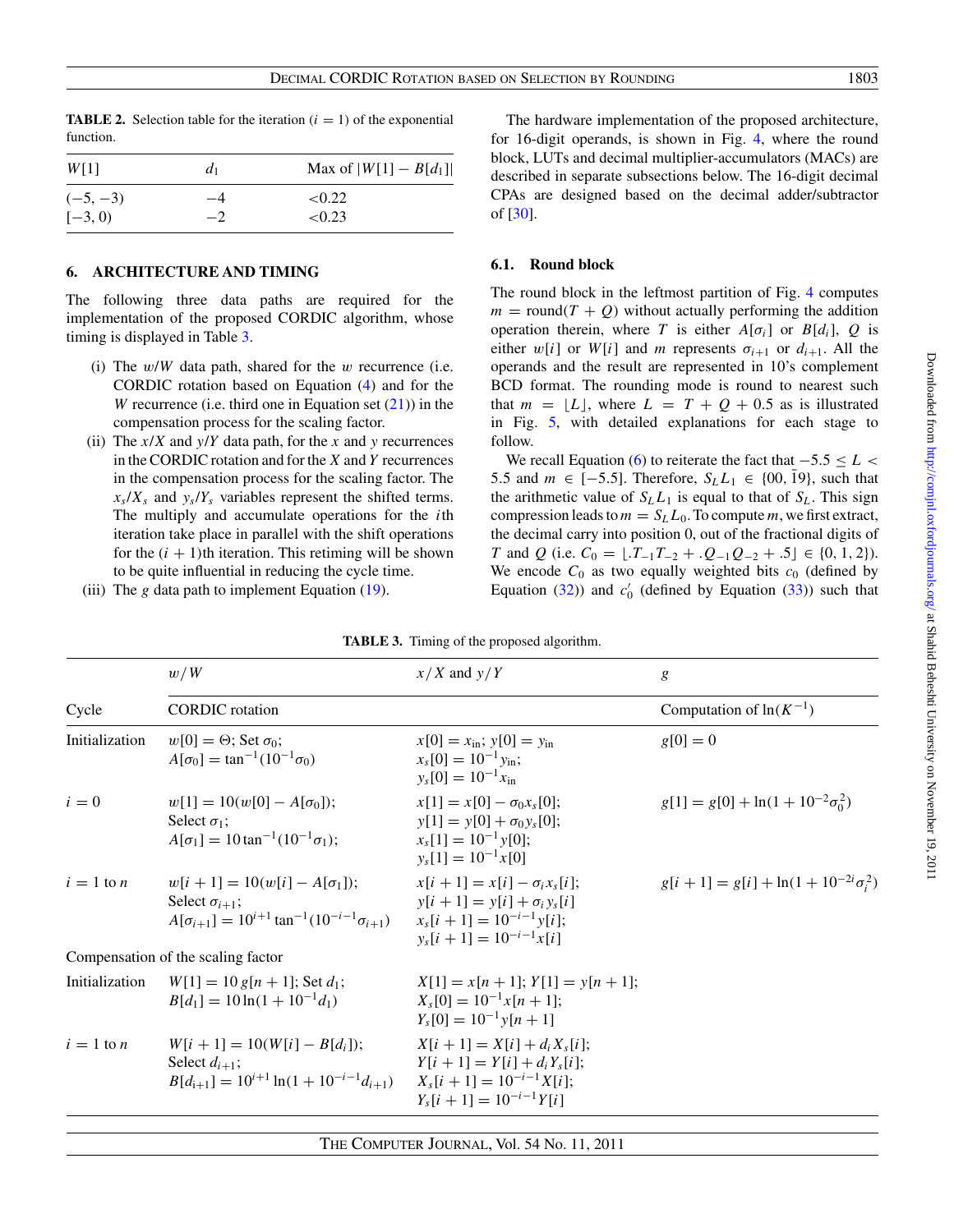<span id="page-6-0"></span>

**FIGURE 4.** The proposed decimal CORDIC architecture (16-digit).



**FIGURE 5.** Straightforward rounding method.

 $C_0 = c_0 + c'_0$ , where  $c_{-1} = \lfloor (T_{-2} + Q_{-2})/10 \rfloor$ . The latter is computed by Equation (34), where  $T_{-2}^3 T_{-2}^2 T_{-2}^1$  and  $Q_{-2}^3 Q_{-2}^2 Q_{-2}^1$  represent and *T*<sub>−2</sub> and *Q*<sub>−2</sub>, respectively.

$$
c_0 = \begin{cases} 0 & \text{if } (T_{-1} + Q_{-1} + c_{-1} + 5) < 20 \\ 1 & \text{if } (T_{-1} + Q_{-1} + c_{-1} + 5) \ge 20 \end{cases}
$$

$$
= \left[ \frac{T_{-1} + Q_{-1} + c_{-1} + 1}{16} \right], \tag{32}
$$

$$
c'_{0} = \begin{cases} 0 & \text{if } (T_{-1} + Q_{-1} + c_{-1} + 5) < 10 \\ 1 & \text{if } (T_{-1} + Q_{-1} + c_{-1} + 5) \ge 10 \end{cases}
$$

$$
= \left[ \frac{T_{-1} + Q_{-1} + c_{-1} + 11}{16} \right], \tag{33}
$$

$$
c_{-1} = T_{-2}^{3} Q_{-2}^{3} + (T_{-2}^{3} + T_{-2}^{2}) Q_{-2}^{2} Q_{-2}^{1} + (Q_{-2}^{3} + Q_{-2}^{2}) T_{-2}^{2} T_{-2}^{1}.
$$
\n(34)

We use 4-bit binary carry look-ahead logic to compute  $c_0$  and  $c_0$ <sup>'</sup> via Equations (35) and (36), where the relevant generate and propagate signals are shown in Equation sets (37) and (38), respectively. Note that in deriving the Equations (34) and (35), the following relations are taken into account that hold on the bits *bcde* of a BCD digit:  $bc = bd = 0$ ,  $b\bar{c} = b\bar{d} = b$ ,  $\bar{b}c = c$ and  $\bar{b}d = d$ .

$$
c_0 = (g_3 + g_0 p_1 p_2 p_3) + c_{-1}(p_1 p_2 p_3),
$$
\n
$$
c'_0 = (T_{-1}^3 + Q_{-1}^3) - g'_3 + g'_2 p'_3 + g'_1 p'_2 p'_3 + g'_0 p'_1 p'_2 p'_3,
$$
\n(36)

$$
g_0 = Q_{-1}^0 + T_{-1}^0; \quad p_0 = 1;
$$
  
\n
$$
(g_i = Q_{-1}^i T_{-1}^i; \quad p_i = Q_{-1}^i + T_{-1}^i \quad \text{for } = 1, 2, 3)
$$
 (37)  
\n
$$
g'_0 = \overline{(Q_{-1}^0 \oplus T_{-1}^0)}(c_{-1});
$$
  
\n
$$
g'_1 = \overline{(Q_{-1}^1 \oplus T_{-1}^1)}(Q_{-1}^0 + T_{-1}^0);
$$
  
\n
$$
p'_1 = \overline{(Q_{-1}^1 \oplus T_{-1}^1)} + (Q_{-1}^0 + T_{-1}^0),
$$
  
\n
$$
g'_2 = (Q_{-1}^2 \oplus T_{-1}^2)(Q_{-1}^1 + T_{-1}^1);
$$
  
\n
$$
p'_2 = \overline{(Q_{-1}^2 \oplus T_{-1}^2)} + (\overline{Q_{-1}^1} + T_{-1}^1),
$$
  
\n
$$
g'_3 = \overline{(Q_{-1}^3 \oplus T_{-1}^3)}(Q_{-1}^2 + T_{-1}^2);
$$
  
\n
$$
p'_3 = \overline{(Q_{-1}^3 \oplus T_{-1}^3)} + (\overline{Q_{-1}^2} + T_{-1}^2).
$$
 (38)

Since  $c_0$  is delivered quite in advance of  $c'_0$ , we use a BCD digit adder [\[31\]](#page-11-0) with  $c_0$  as the carry-in and  $L'_0$  as the sum, followed by a BCD conditional incrementor described by Equation set [\(39\)](#page-7-0),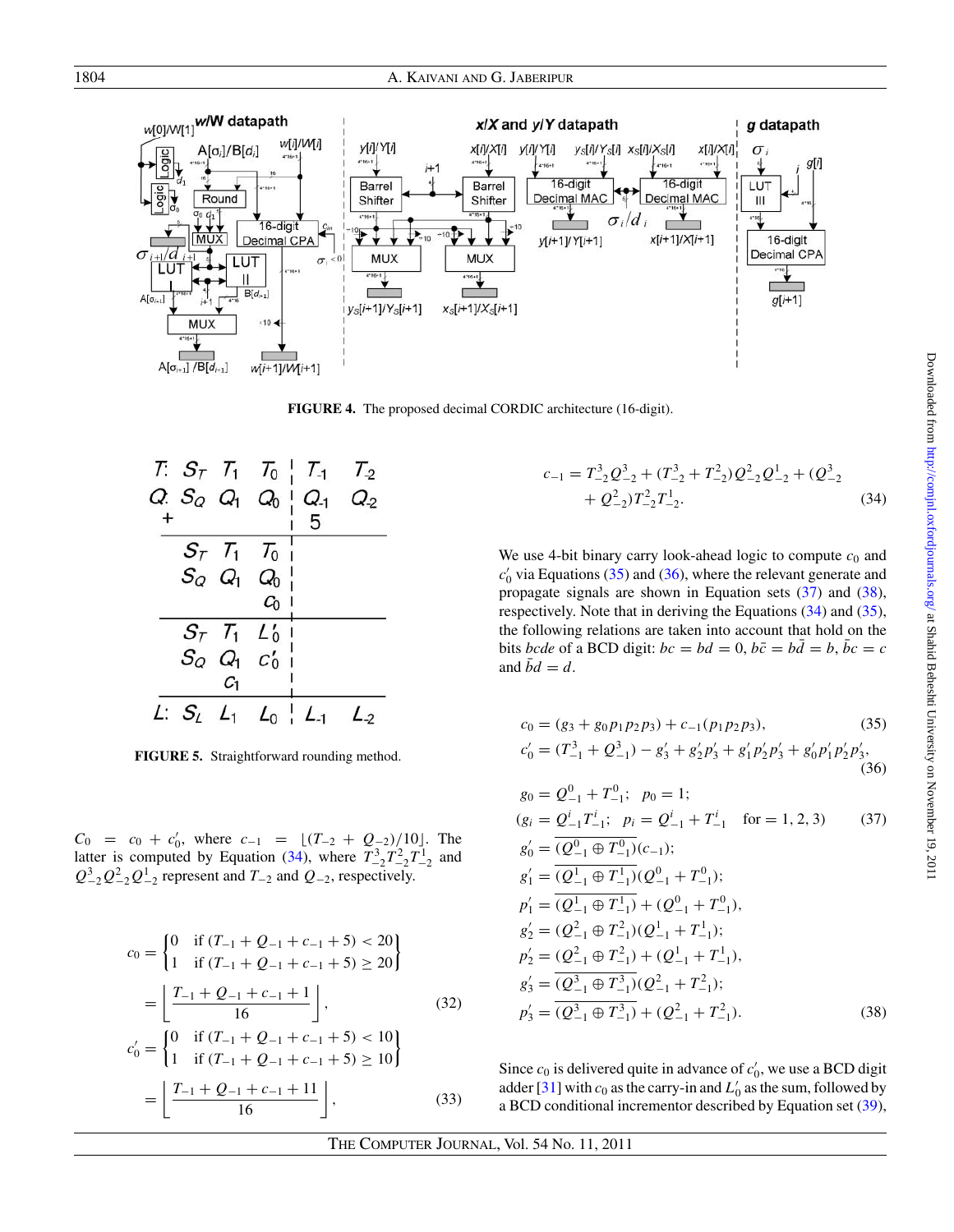<span id="page-7-0"></span>where  $L'_0 = L'^3_0 L'^2_0 L'^1_0 L'^0_0$ .

$$
L_0^0 = L_0^{\prime 0} \oplus c_0', \quad L_0^1 = \overline{L_0^{\prime 1} \oplus \overline{(L_0^{\prime 0} c_0')}},
$$
  

$$
L_0^2 = \overline{L_0^{\prime 2} \oplus \overline{(L_0^{\prime 0} L_0^{\prime 1} c_0')}}, \quad L_0^3 = \overline{L_0^{\prime 3} \overline{(L_0^{\prime 0} L_0^{\prime 1} L_0^{\prime 2} c_0')}}, \quad (39)
$$

Figure 6 depicts the overall block diagram for the round block.

#### **6.2. Look-up tables**

There are three LUTs embedded in the proposed architecture in Fig. [4.](#page-6-0) LUT I stores  $A[\sigma_{i+1}] = \tan^{-1}(\sigma_{i+1}10^{-i-1})$  and in the actual implementation, for  $n = 16$ , holds 64 data words of 65 bits each, where there are nine input lines (i.e. five lines for the microrotation factor  $\sigma_{i+1}$  and four lines for the iteration index).



**FIGURE 6.** Block diagram of the rounding operation.

However, due to the symmetry of the tangent function, negative values are not stored. Moreover, for  $i \geq 8$ ,  $A[\sigma_{i+1}]$  can be approximated by  $\sigma_{i+1}$ , where the error is less than  $\mu l$ . The LUTs II and III are of size 256 × 64 and hold  $10^{i+1}$  ln( $1+d_{i+1}10^{-i-1}$ ) and  $\ln(1 + (\sigma_i)^2 10^{-2i})$ , respectively.

#### **6.3. Simplified decimal MAC**

To implement the main component of the CORDIC algorithm and that of the exponential function (i.e. the first two recurrences in Equations [\(1\)](#page-1-0) and [\(21\)](#page-4-0)), we design a simplified decimal MAC circuit, two copies of which are used in the architecture of Fig. [4.](#page-6-0) These MAC blocks compute  $S = d \times M + H$ , where *S*, *M* and *H* are 16-digit 10's complement BCD numbers and *d* is a 5-bit redundant decimal digit  $(d \in \{-10, -5, \ldots, 5, 10\})$ .

To compute  $d \times M$ , we first generate *easy* multiples of M (i.e. *M,* 2*M* and 5*M*), represented in 4-2-2-1 encoding. The corresponding circuit, based on the work in [\[9](#page-10-0)], is shown in Fig. 7. The required M multiples can be obtained as  $U + V =$  $d \times M$ , with the details shown in Table 4. Also, the actual circuitry for this product generator is illustrated in Fig. [8,](#page-8-0) where  $N_U$  and  $N_V$  are the negating signals.

To complete the MAC computation  $S = d \times M + H$ , we use a 4-2-2-1 (3:2) compressor–convertor [\[32](#page-11-0)] followed by a 16-digit decimal add/subtract unit [30] that results in  $S = U + V + H$ . The details are illustrated in Fig. [9.](#page-8-0)



**FIGURE 7.** Generation of *easy* multiples (a digit-slice).

|  |  |  | TABLE 4. Selection of the easy multiples. |
|--|--|--|-------------------------------------------|
|--|--|--|-------------------------------------------|

|  |  | $d = -10$ $-5$ $-4$ $-3$ $-2$ $-1$ 0 1 2 3 4 5 10    |  |  |  |  |  |
|--|--|------------------------------------------------------|--|--|--|--|--|
|  |  | $U$ $-5M$ $-5M$ $-5M$ $-2M$ $-2M$ 0 0 2M 2M 5M 5M 5M |  |  |  |  |  |
|  |  | $V$ $-5M$ 0 $M$ $-M$ 0 $-M$ 0 $M$ 0 $M$ $-M$ 0 $5M$  |  |  |  |  |  |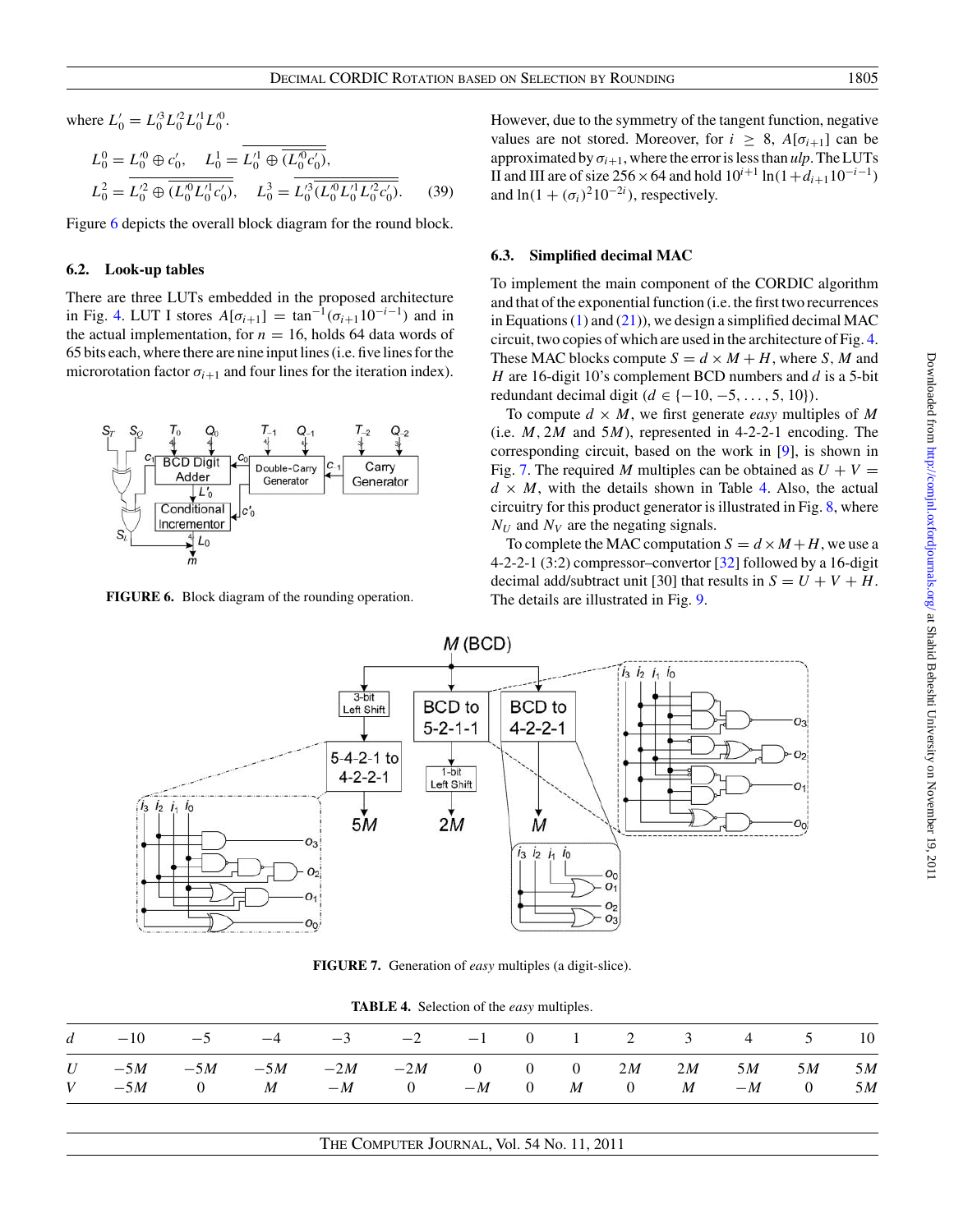<span id="page-8-0"></span>

**FIGURE 8.** The decoder and a bit-slice of the logic for computing  $U + V = d \times M$ .



**FIGURE 9.** A 4-2-2-1 (3:2) compressor–convertor (a digit-slice).

## **7. EVALUATIONS AND COMPARISON WITH PREVIOUS WORKS**

The most recent work on decimal CORDIC that we have encountered is due to  $[12]$ , where the main design basis is the same as in  $[16]$  $[16]$ , but the concentration is on area saving and using the same hardware for both hyperbolic and circular coordinates as required by the IBM POWER6 architecture [\[4](#page-10-0)]. Therefore, given that in the proposed design the emphasis is on time efficiency, we use the work of  $[16]$  $[16]$  as the main comparison reference. Although there are other interesting decimal CORDIC-like methods (e.g. [\[33](#page-11-0)]), given that the works in  $[12, 16]$  $[12, 16]$  $[12, 16]$  are shown to be the best state-of-the-art designs  $[16]$ , we decide to evaluate the performance of each data path of the proposed architecture and compare the results with the corresponding results in [\[16\]](#page-11-0). The differences in the evaluation results are high enough to allow a fair comparison based on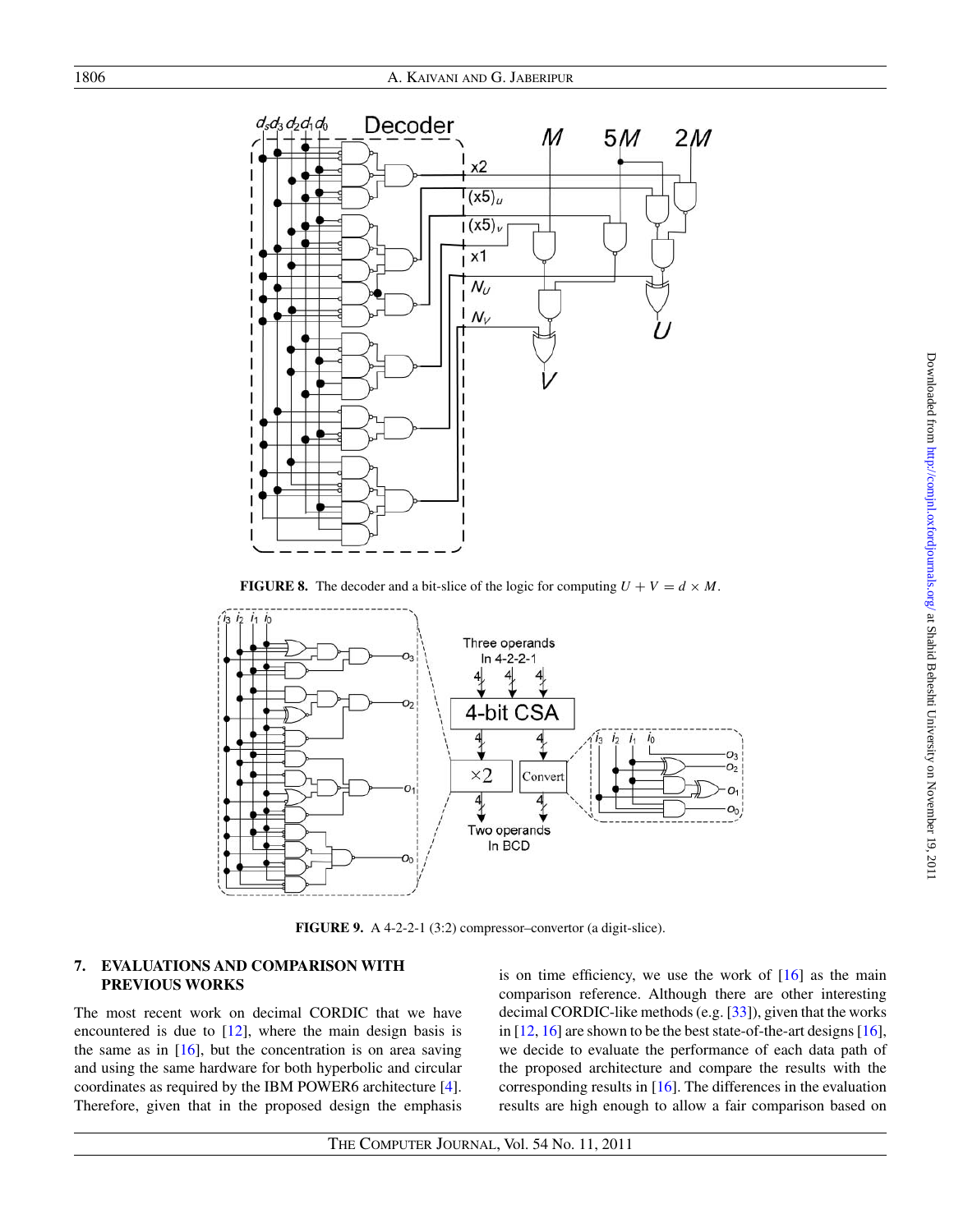the logical effort (LE) model [\[34](#page-11-0)]. Therefore, based on the following assumptions, we evaluate delays in terms of FO4 units (i.e. the delay of an inverter with a fan-out of four inverters) and area in minimum size NAND2 gate units.

The LE method is ideal for evaluating alternatives in the early design stages and provides a good starting point for more intricate optimizations [\[34](#page-11-0)]. Therefore, neither we undertake optimizing techniques such as gate sizing, nor consider the effect of interconnections. We rather allow gates with the drive strength of the minimum-sized inverter and assume equal input and output loads.

## **7.1. Evaluation of the proposed architecture**

Recalling the timing of the proposed algorithm (Table [3\)](#page-5-0), the corresponding architecture, as is shown in Fig. 4, includes three data paths, each of which is separately examined and evaluated below. The conclusion is that the *x/X* and *y/Y* data path is the critical one (34.62 FO4). Therefore, it is the latency of this data path that determines the cycle time, where the number of cycles for 16-digit operands is figured out to be 35.

The total area of the proposed CORDIC architecture is evaluated to be equal to that of 18 826 NAND2 and that of 4.5 KB ROM.

The area and delay of the components used in the proposed architecture are reported in Table 5.

# *7.1.1. w/W data path*

The critical delay path consists of the round block, a 3-to-1 MUX, the LUT II, a 2-to-1 MUX and a latch (Fig. [4\)](#page-6-0).

The critical delay path for the round block (Fig. [6\)](#page-7-0) consists of the carry generator, the double-carry generator, the BCD digit adder and the conditional incrementor. The BCD digit adder is the same as that introduced in [\[31\]](#page-11-0).

For the 9-bit input LUT, we assume multiplexer implementation. The critical path, as such, consists of nine levels of 64-bit 2-to-1 MUXes.

**TABLE 5.** Area delay of the components.

| #  | Component                     | Area                         | Delay (FO4)                     |
|----|-------------------------------|------------------------------|---------------------------------|
| 1  | The $\sigma_0$ logic (Fig. 1) | 21 NAND <sub>2</sub>         | Not in critical path            |
| 2  | The $d_1$ logic (Fig. 2)      | 7 NAND2                      | Not in critical path            |
| 3  | The round block (Fig. $6$ )   | 67 NAND <sub>2</sub>         | 10.70                           |
| 4  | The 5-bit 3-to-1 MUX          | 34 NAND2                     | 4.39                            |
| 5  | LUT I                         | $\approx 0.5$ Kbytes         | Not in critical path            |
| 6  | LUT II, III                   | 2 Kbytes                     | 14.11                           |
| 7  | 16-digit BCD 9's compl. [31]  | <b>80 NAND2</b>              | Not in critical path            |
| 8  | The $65$ -bit 2-to-1 MUX      | 220 NAND2                    | 1.45                            |
| 9  | The 16-digit BCD adder        |                              | 2655 NAND2 Not in critical path |
| 10 | <b>Barrel Shifter</b>         | 877 NAND2                    | Not in critical path            |
| 11 | $65$ -bit 4-to-1 MUX          | 658 NAND2                    | Not in critical path            |
|    | 12 16-digit MAC               | 5136 NAND <sub>2</sub> 29.14 |                                 |

The delay for the latch, as in [\[22\]](#page-11-0), is assumed to be equal to that of three XOR gates.

With the above assumptions, the overall latency of the *w/W* data path is evaluated to be 32.13 FO4. The area, as the sum of the areas of the components (#1–#9 from Table 5), is evaluated to be equal to that of 3084 NAND2 plus that of 2.5 KB ROM.

# *7.1.2. x/X and y/Y data path*

The critical path consists of a 16-digit simplified decimal MAC and a latch.

The critical path of the MAC consists of a BCD-to-5211 convertor (Fig. [7\)](#page-7-0), the circuit for generating *U* and *V* (Fig. [8\)](#page-8-0), a binary full-adder followed by the  $\times$ 2 block (Fig. [9\)](#page-8-0) and a decimal adder/subtractor. Therefore, the latency of this data path is evaluated to be 34.62 FO4 and the area, which is the sum of the areas of the components  $(\text{#10-12 from Table 5})$ , is equal to that of 13342 NAND2.

# *7.1.3. The g data path*

The critical delay path consists of the LUT III (with the same size and latency as in LUT II), a 16-digit BCD adder and a latch. Therefore, the overall latency of this data path is 31.71 FO4 and the corresponding area is evaluated to be equal to that of 2400 NAND2 and that of a 2 KB ROM.

## **7.2. Evaluation of the constant scaling factor method [16]**

Conventional CORDIC algorithms usually lead to constant scaling factor. This helps in saving area and time. Our major comparison reference for decimal CORDIC is the work of [\[16\]](#page-11-0), which relies on keeping the scaling factor constant. Therefore, the architecture has only two data paths:

- (i) *Z data path*: The critical path consists of an  $8 \times 64$  LUT, a decimal adder/subtractor and a latch. Due to the lack of any concrete delay and area measures in [\[16](#page-11-0)], we have done our own LE evaluation of their work with the same assumptions as in the preamble of Section 7. The result shows 33.16 FO4 for the latency and 2655 NAND2 for area as well as a 2 KB ROM.
- (ii) *X/Y data path*: The critical path consists of a 16-digit barrel shifter, a ×5 block, a 4-bit 3-to-1 MUX, a 16-digit decimal adder/subtractor and a latch. The latency and area of this data path are evaluated to be 34.59 FO4 and 9054 NAND2, respectively.

Consequently, the latency of the architecture introduced in [\[16](#page-11-0)] is 34.59 FO4 (i.e. the cycle time is almost equal to that of the proposed method) and the consumed area is equal to that of 11 709 NAND2 plus 2 KB ROM. The total number of cycles required for 16-digit implementation is 64 (equal to the number of bits of the operands) vs. the 35 cycles in the proposed method. The full comparison result is tabulated in Table [6,](#page-10-0) where the speed advantage of the proposed design is ∼82% at the cost of 60% more area and 2.5 KB more ROM. The major drawback of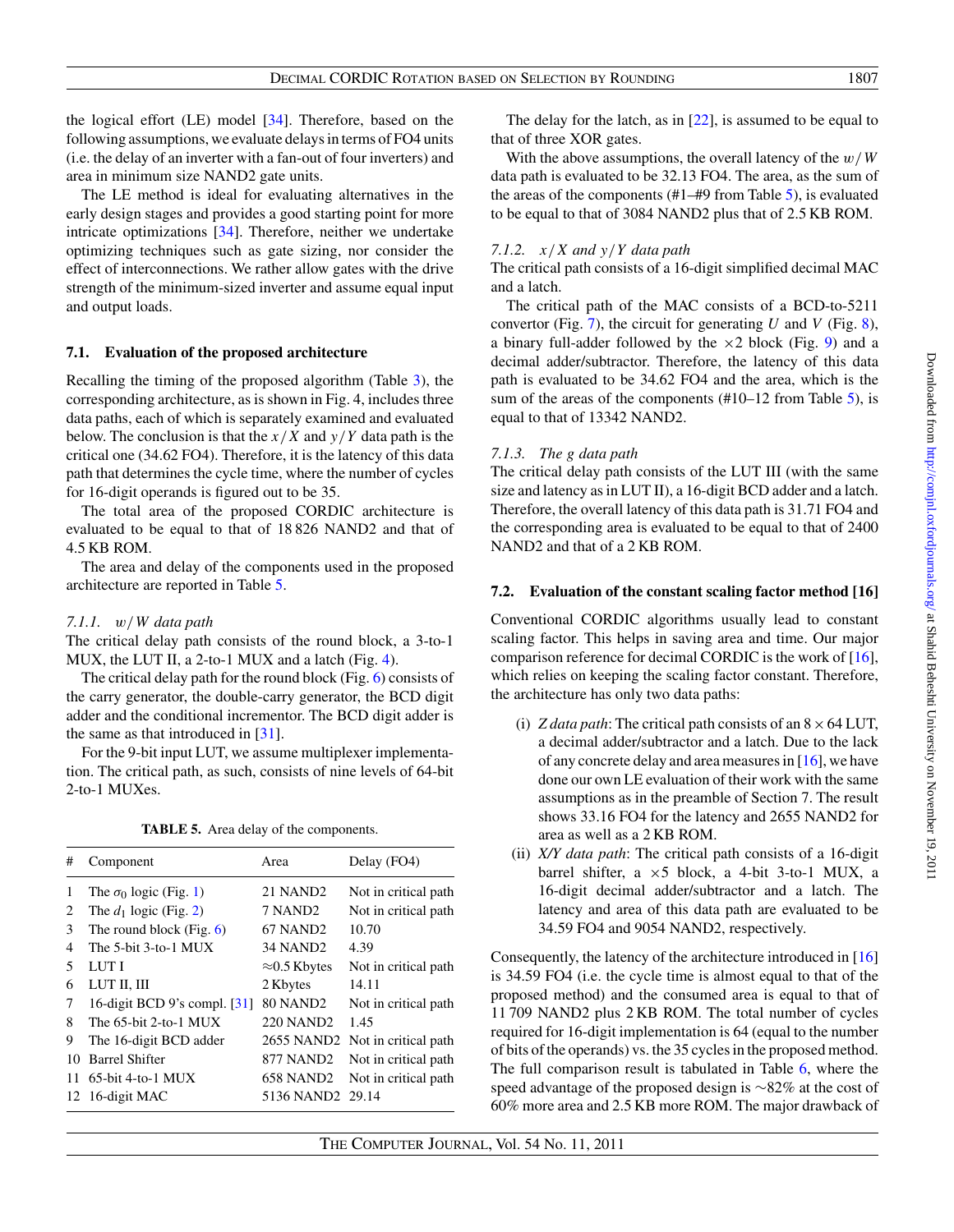<span id="page-10-0"></span>1808 A. Kaivani and G. Jaberipur

**TABLE 6.** Comparison with the best previous work (16-digit architecture).

|                  | Latency of each<br>cycle $(FO4)$ | # of cycles | Total delay<br>(FO4) | Ratio | Total area<br>(NAND2) | Ratio | ROM(KB)    |
|------------------|----------------------------------|-------------|----------------------|-------|-----------------------|-------|------------|
| Proposed<br>[16] | 34.62<br>34.59                   | 35<br>64    | 1211.70<br>2213.76   | .82   | 18826<br>11709        | 0.62  | 4.5<br>2.0 |

the proposed architecture is the high area cost, which makes this design not suitable for applications in which area cost is critical.

It should be noted that no evaluation has been made in [\[16](#page-11-0)] about the method used for compensating the constant scaling factor. Although, one may use the standard compensation algorithms [\[24](#page-11-0)], this would add extra area/delay to the CORDIC hardware of [\[16\]](#page-11-0). The proposed architecture shows delay advantage over that of  $[16]$  $[16]$ , even though we have not taken into account the compensation overhead in the analysis of [\[16](#page-11-0)].

### **8. CONCLUSIONS**

Hardware implementation of the decimal CORDIC algorithm has been addressed, apparently for the first time, in [\[28\]](#page-11-0) and recently in [\[11,](#page-11-0) [12,](#page-11-0) [16\]](#page-11-0). All the latter works can be categorized as sacrificing the speed for reduced complexity of the selection function in the angle recurrence, where the number of iterations is at least four times the number of digits of the input operand (i.e. 4*n*). Also the scaling factor is kept constant in all the latter works. However, via relaxing the latter criteria and adapting for radix-10 the well-known *selection by rounding* technique, we have managed to keep the number of iterations in the main CORDIC rotation to  $n + 2$ . This reduction in the number of iterations is achieved at the cost of another  $n + 1$  iterations that is needed to compensate for the scaling factor. However, the latter is executed on the same rotation hardware. Despite this unpleasant obligation, our method shows 82% more speed at the cost of 60% more area and 2.5 KB more ROM with respect to the best previous work due to  $[16]$  $[16]$ .

The major specifications of the proposed method are:

- (i) *Selection by rounding:* This technique helps in reducing the number of iterations and the complexity of the selection function.
- (ii) *Retiming:* Retiming the angle recurrence data path and the main CORDIC recurrence data path have resulted in reducing the cycle time.
- (iii) *Decimal round block:* This architecture extracts the rounded integer part of the remaining rotation angle out of its redundant double-BCD representation.
- (iv) *Simplified decimal MAC:* This component helps in reducing the cycle time.
- (v) *Reusing the CORDIC rotation hardware for compensation of the scaling factor:* The many decimal multiplications required for computing the variable scaling factor are reduced to addition operations via

logarithmic representation of the scaling factor. This necessitates a final decimal exponentiation for compensating the scaling factor. To perform the latter, the CORDIC rotation hardware is reused.

Further research is ongoing for extending the proposed method for hyperbolic coordinate and vectoring mode in order to design a unified decimal CORDIC hardware unit based on selection by rounding.

# **ACKNOWLEDGEMENTS**

The authors thank the anonymous reviewers for their valuable comments on the original manuscript.

#### **FUNDING**

This research was supported in part by IPM under Grant CS1389-2-03, and in part by Shahid Beheshti University.

#### **REFERENCES**

- [1] Wang, L.K., Schulte, M.J., Thompson, J.D. and Jairam, N. (2009) Hardware designs for decimal floating-point addition and related operations, *IEEE Trans. Comput.*, **58**, 322–335.
- [2] Cowlishaw, M.F. (2003) Decimal Floating-Point: Algorism for Computers, *Proc. 16th IEEE Symp. Computer Arithmetic (ARITH16)*, Santiago de Compostela, Spain, pp. 104–111.
- [3] IEEE Standards Committee, (2008) *754-2008 IEEE Standard for Floating-Point Arithmetic*, IEEE Computer Society Std., pp. 1–58.
- [4] Eisen, L. *et al.* (2007) IBM POWER6 accelerators: VMX and DFU, *IBM J. Res. Dev.*, **51**, 663–684.
- [5] Webb, C.F. (2008) IBM z10: the next-generation mainframe microprocessor, *IEEE Micro*, **28**, 19–29.
- [6] Goldstine, H.H. and Goldstine, A. (1996) The electronic numerical integrator and computer (ENIAC), *IEEE Ann. Hist. Comput.*, **18**, 10–16.
- [7] Lang, T. and Nannarelli, A. (2007) A radix-10 digit-recurrence division unit: algorithm and architecture, *IEEE Trans. Comput.*, **56**, 727–739.
- [8] Jaberipur, G. and Kaivani, A. (2009) Improving the speed of parallel decimal multiplication, *IEEE Trans. Comput.*, **58**, 1539–1552.
- [9] Vazquez, A., Antelo, E. and Montuschi, P. (2010) Improved design of high-performance parallel decimal multipliers, *IEEE Trans. Comput.*, **59**, 679–693.